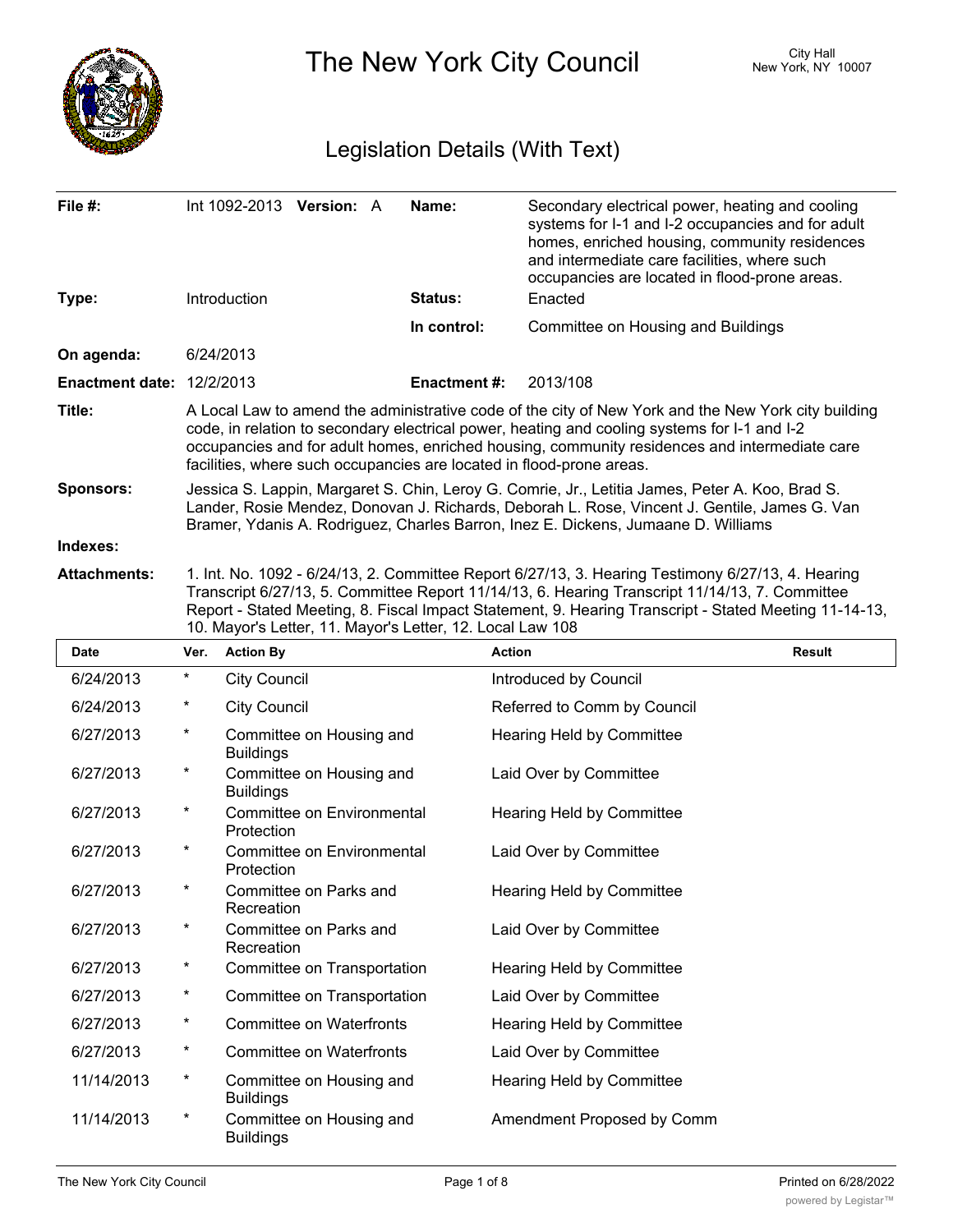| File #: Int 1092-2013, Version: A |         |                                              |                              |      |  |  |  |
|-----------------------------------|---------|----------------------------------------------|------------------------------|------|--|--|--|
| 11/14/2013                        | $^\ast$ | Committee on Housing and<br><b>Buildings</b> | Amended by Committee         |      |  |  |  |
| 11/14/2013                        | A       | Committee on Housing and<br><b>Buildings</b> | Approved by Committee        | Pass |  |  |  |
| 11/14/2013                        | A       | <b>City Council</b>                          | Approved by Council          | Pass |  |  |  |
| 11/14/2013                        | A       | <b>City Council</b>                          | Sent to Mayor by Council     |      |  |  |  |
| 12/2/2013                         | A       | Mayor                                        | Hearing Held by Mayor        |      |  |  |  |
| 12/2/2013                         | A       | Mayor                                        | Signed Into Law by Mayor     |      |  |  |  |
| 12/2/2013                         | A       | <b>City Council</b>                          | Recved from Mayor by Council |      |  |  |  |
|                                   |         |                                              | Int. No. 1092-A              |      |  |  |  |

By Council Members Lappin, Chin, Comrie, James, Koo, Lander, Mendez, Richards, Rose, Gentile, Van Bramer, Rodriguez, Barron, Dickens and Williams

A Local Law to amend the administrative code of the city of New York and the New York city building code, in relation to secondary electrical power, heating and cooling systems for I-1 and I-2 occupancies and for adult homes, enriched housing, community residences and intermediate care facilities, where such occupancies are located in flood-prone areas.

#### Be it enacted by the Council as follows:

Section 1. Article 104 of chapter 1 of title 28 of the administrative code of the city of New York is

amended by adding new sections 28-104.7.14 and 28-104.7.15 to read as follows:

**§ 28-104.7.14 Identification of certain I-1 and I-2 occupancies and of certain adult homes, enriched housing, community residences and intermediate care facilities as exempt from temporary external generator connection requirements.** The title sheet of construction documents for the following buildings shall list whether the building is exempt from the requirement to provide connections for temporary external generators pursuant to any exception contained in sections G304.5.1 or G304.5.2 of appendix G of the New York city building code, as applicable:

1. A new or substantially improved building, as such term is defined in appendix G of the New York city building code, that contains space classified in occupancy group I-1 or I-2 or space that is an adult home, enriched housing, community residence or intermediate care facility classified as occupancy group R pursuant to an exception to section 308.2.1 or 308.2.2 of the New York city building code, and that is located in an area of special flood hazard, as such term is defined in appendix G of the New York city building code; and

2. A new or substantially improved building that contains space classified as an occupancy group I-2 hospital and that is located in a shaded X-Zone, as such terms are defined in appendix G of the New York city building code.

**§ 28-104.7.15 Identification of certain hospitals as exempt from temporary external boiler or chiller connection requirements.** The title sheet of construction documents for a new or substantially improved building, as such term is defined in appendix G of the New York city building code, that contains space classified as an occupancy group I-2 hospital and that is located in an area of special flood hazard or shaded X-Zone, as such terms are defined in appendix G of the New York city building code, shall list whether the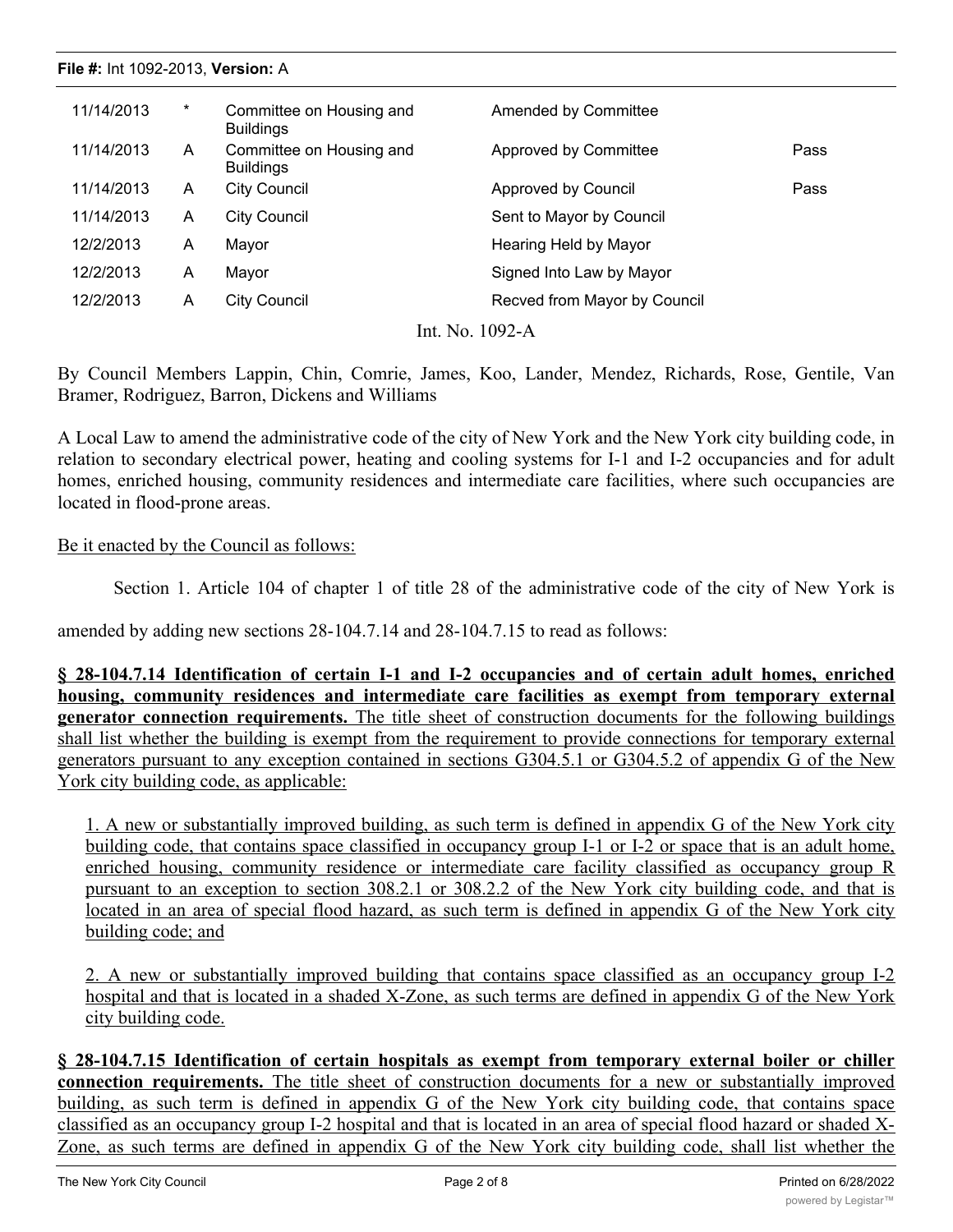requirement to provide connections for temporary external boilers and chillers pursuant to Item 2 of section G304.5.2 is inapplicable as a result of such building having its boiler and chiller plants located at or above the applicable design flood elevation.

§2. Chapter 3 of title 28 of the administrative code of the city of New York, as amended by a local law

of the city of New York for the year 2013 amending the administrative code of the city of New York, the New

York city plumbing code, the New York city building code, the New York city mechanical code and the New

York city fuel gas code, relating to bringing such codes up to date with the 2009 editions of the international

building, mechanical, fuel gas and plumbing codes, as proposed in introduction number 1056, is amended by

adding new sections 28-315.8.2 and 28-315.8.3 to read as follows:

**§28-315.8.2 Connections for temporary external generators.** For the following buildings, the provision of connections for temporary external generators in accordance with the retroactive requirements of section G311.2 of appendix G of the New York city building code shall be completed by January 1, 2033, and a report detailing compliance with such requirements shall be filed with the department in accordance with section G311.2.2 by such date:

1. Buildings whose main use or dominant occupancy is group I-1 and that are located in an area of special flood hazard, as such term is defined in appendix G of the New York city building code;

2. Buildings whose main use or dominant occupancy is an adult home, enriched housing, community residence or intermediate care facility classified as occupancy group R pursuant to an exception to section 308.2.1 or 308.2.2 of the New York city building code and that are located in an area of special flood hazard, as such term is defined in appendix G of the New York city building code;

3. Buildings whose main use or dominant occupancy is group I-2 hospital and that are located in an area of special flood hazard or shaded X-Zone, as such terms are defined in appendix G of the New York city building code;

4. Buildings whose main use or dominant occupancy is group I-2 nursing home and that are located in an area of special flood hazard, as such term is defined in appendix G of the New York city building code; and

5. Buildings whose main use or dominant occupancy is group I-2, other than hospitals and nursing homes, and that are located in an area of special flood hazard, as such term is defined in appendix G of the New York city building code.

**§ 28-315.8.2.1 Modification to the area of special flood hazard or shaded X-Zone.** Where the area of special flood hazard or shaded X-Zone, as established in appendix G of the New York city building code, is modified on or after the effective date of this section, any building identified in section 28- 315.8.2 and newly identified as being within such modified area of special flood hazard or shaded X-Zone shall, no later than 20 years following the adoption of such modification, comply with the retroactive requirements of section G311.2 of appendix G of the New York city building code. The owner of such building shall, no later than 20 years following the adoption of such modification, file

with the department a report detailing compliance with such requirements in accordance with such requirements in  $\mathcal{L}_\mathbf{r}$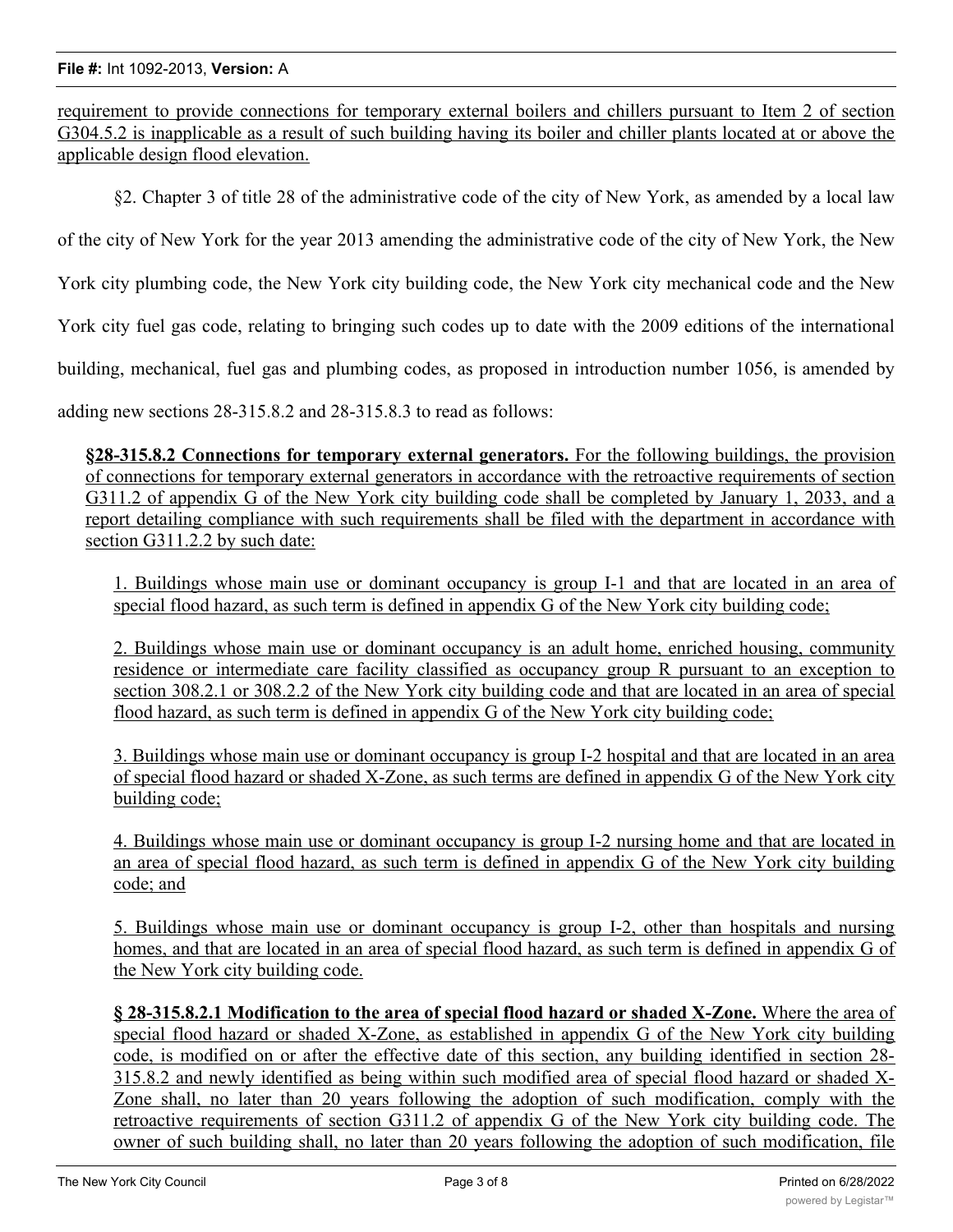with the department a report detailing compliance with such requirements in accordance with section G311.2.2.

**§ 28-315.8.3 Connections for temporary external boilers and chillers.** For buildings whose main use or dominant occupancy is group I-2 hospital and that are located in an area of special flood hazard or shaded X -Zone, as such terms are defined in appendix G of the New York city building code, the provision of connections for temporary external boilers and chillers in accordance with the retroactive requirements of section G311.3 of appendix G of the New York city building code shall be completed by January 1, 2033, and a report detailing compliance with such requirements shall be filed with the department in accordance with section G311.3.2 by such date.

**§ 28-315.8.3.1 Modification to the area of special flood hazard or shaded X-Zone.** Where the area of special flood hazard or shaded X-Zone, as established in appendix G of the New York city building code, is modified on or after the effective date of this section, any building whose main use or dominant occupancy is group I-2 hospital and that is newly identified as being within such modified area of special flood hazard or shaded X-Zone shall, no later than 20 years following the adoption of such modification, comply with the retroactive requirements of section G311.3 of appendix G of the New York city building code. The owner of such building shall, no later than 20 years following the adoption of such modification, file with the department a report detailing compliance with such requirements in accordance with section G311.3.2.

§3. Section G102.1 of appendix G of the New York city building code, as amended by a local law of the

city of New York for the year 2013 amending the administrative code of the city of New York, the New York

city plumbing code, the New York city building code, the New York city mechanical code and the New York

city fuel gas code, relating to bringing such codes up to date with the 2009 editions of the international

building, mechanical, fuel gas and plumbing codes, as proposed in introduction number 1056, is amended by

adding a new item 11 to read as follows:

11. **Retroactive requirements.** This appendix shall apply to retroactive requirements as provided for in Section G311.

§4. Appendix G of the New York city building code is amended by adding a new section G304.5 to read

as follows:

**G304.5 Additional construction standards with respect to connections for temporary external generators, boilers and chillers.** In addition to the other requirements of this chapter, connections for temporary external generators, boilers and chillers shall be provided in accordance with Sections G304.5.1 through G304.5.4.

**G304.5.1 Group I-1 and adult homes, enriched housing, community residences and intermediate care** facilities. An occupancy that is classified as Group I-1, or that is an adult home, enriched housing, community residence or intermediate care facility and classified as Group R pursuant to an exception to Section 308.2.1 or 308.2.2, shall comply with the following requirements: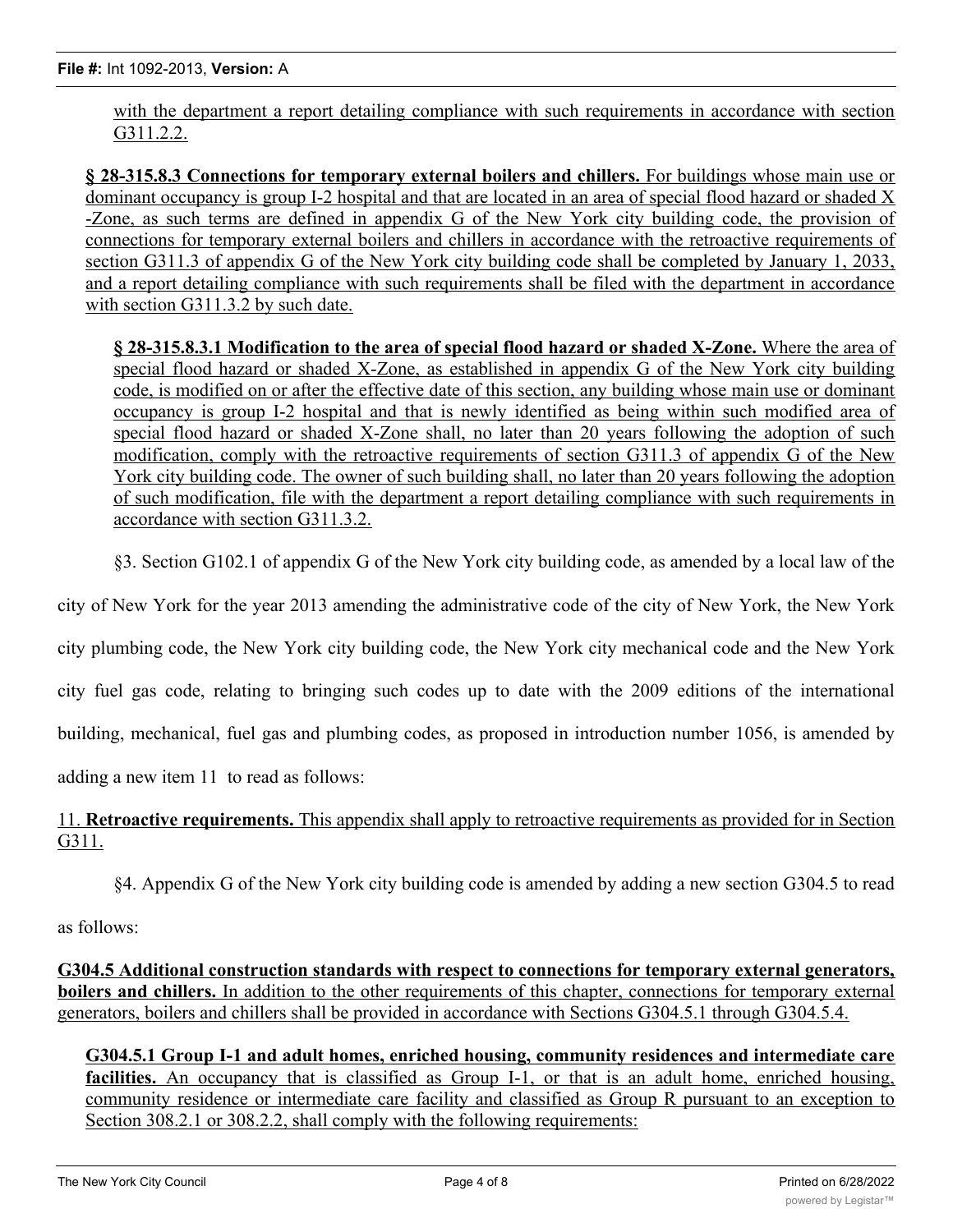1. **Connections for temporary external generators.** Electrical connections shall be provided allowing for the connection of temporary external generators capable of providing power for at least 72 hours for, at a minimum, the following systems:

1.1. Exit signs and means of egress illumination required by Chapter 10 and serving such occupancy;

1.2. Fire alarm systems serving such occupancy;

1.3. For buildings having occupied floors located more than 75 feet (22 860 mm) above the lowest level of fire department vehicle access, at least one elevator that serves all floors; and

1.4. Lighting in such occupancy, sufficient to maintain illumination in accordance with Section 1205.3, for (i) spaces primarily used for the provision of medical services to persons, including, but not limited to, consultation, evaluation, monitoring and treatment services and (ii) spaces intended to be used by persons for sleeping purposes.

**Exception:** Connections for temporary external generators shall not be required for buildings with emergency or standby power systems that are permanently installed above the design flood elevation specified in Table 7-1 of ASCE 24 and capable of providing power for at least 72 hours to the systems identified in Item 1 of Section G304.5.1. Natural gas shall be a permitted fuel supply.

2. **Flood protection for temporary external generator connections.** Electrical connections installed in accordance with Item 1 of Section G304.5.1 shall be located at or above the design flood elevation specified in Table 7-1 of ASCE 24.

3. **Emergency connection plan.** Prior to sign-off of work by the department, a plan shall be submitted to the department that identifies how the temporary external generators will be connected and capable of providing power for the occupancy in accordance with Item 1 of Section G304.5.1 within 72 hours after failure of the normal power supply.

**G304.5.2 Group I-2 hospitals.** An occupancy that is a Group I-2 hospital shall comply with the following requirements:

1. **Connections for temporary external generators.** Electrical connections shall be provided allowing for the connection of temporary external generators capable of providing power for at least 72 hours for, at a minimum, the following systems:

1.1. All electrical services serving such occupancy for which emergency or standby power must be provided in accordance with any other applicable local, state or federal law or rule; and

1.2. Air conditioning and cooling systems serving such occupancy, sufficient to maintain temperature and humidity in accordance with Section 1204, for (i) spaces primarily used for the provision of medical services to persons, including, but not limited to, consultation, evaluation, monitoring and treatment services and (ii) spaces intended to be used by persons for sleeping purposes.

**Exception:** Connections for temporary external generators shall not be required for buildings that have emergency or standby power systems that are permanently installed above the design flood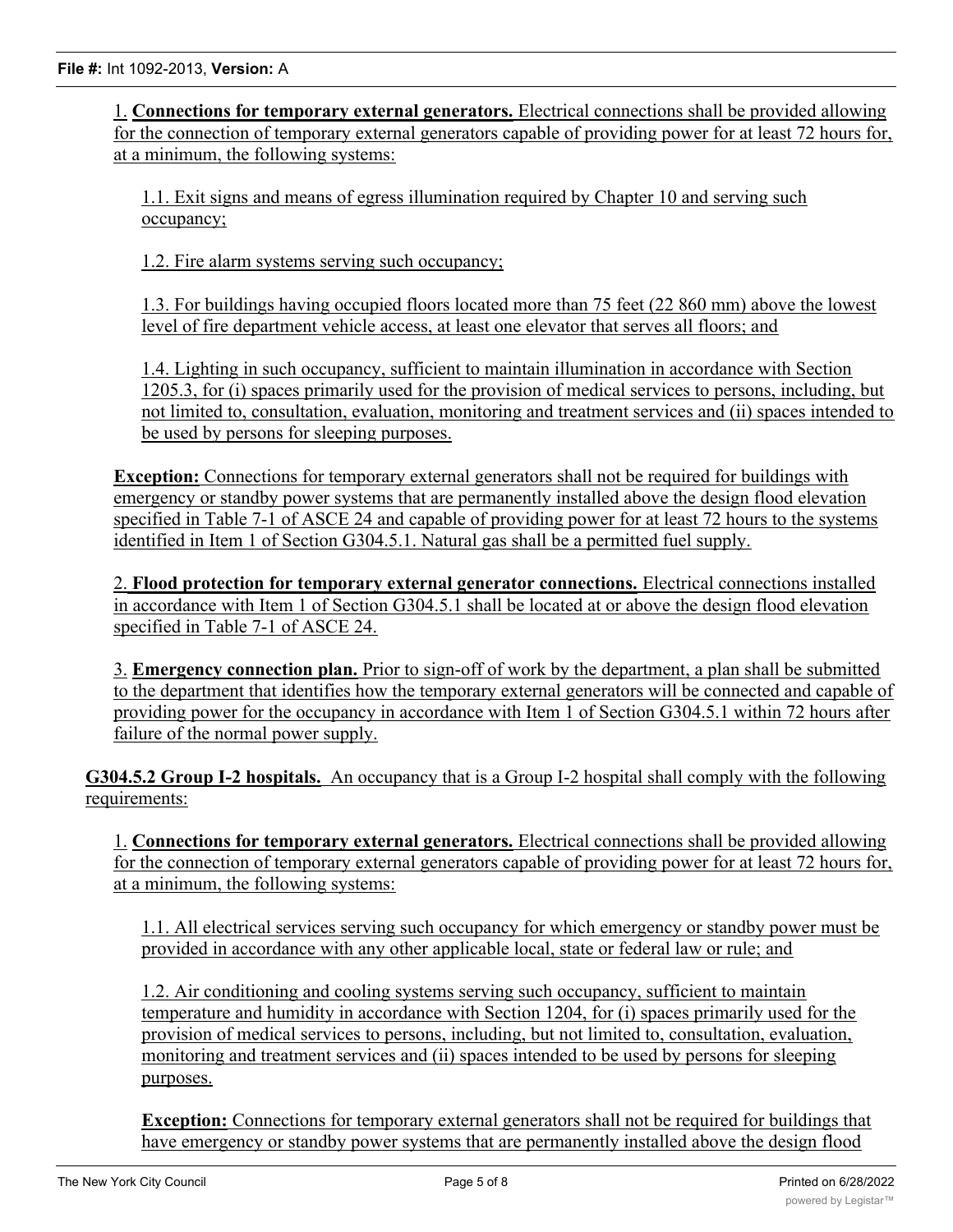elevation specified in Table 7-1 of ASCE 24 and capable of providing power for at least 72 hours to the systems identified in Item 1 of Section G304.5.2. Natural gas shall be a permitted fuel supply.

2. **Connections for temporary external boilers and chillers.** Where boiler and chiller plants are located below the design flood elevation specified in Table 7-1 of ASCE 24 and serve (i) spaces primarily used for the provision of medical services to persons, including, but not limited to, consultation, evaluation, monitoring and treatment services or (ii) spaces intended to be used by persons for sleeping purposes, connections shall be provided to allow for the connection of temporary external boilers and chillers capable of maintaining temperature and humidity for such spaces in accordance with Section 1204 for at least 72 hours.

3. **Flood protection for temporary external generator, boiler and chiller connections.** Electrical connections installed in accordance with Item 1 of Section G304.5.2 and connections installed in accordance with Item 2 of Section G304.5.2 shall be located at or above the design flood elevation specified in Table 7-1 of ASCE 24.

4. **Emergency connection plan.** Prior to sign-off of work by the department, the following shall be submitted to the department:

4.1. For an occupancy required to comply with Item 1 of Section G304.5.2, a plan that identifies how the temporary external generators will be connected and capable of providing power for the occupancy in accordance with such item within 72 hours after failure of the normal power supply; and

4.2. For an occupancy required to comply with Item 2 of Section G304.5.2, a plan that identifies how the temporary external boilers and chillers will be connected and capable of maintaining temperature and humidity for specified spaces in accordance with Section 1204 within 72 hours after failure of the primary boiler and chiller plants.

**G304.5.3 Group I-2 nursing homes.** An occupancy that is a Group I-2 nursing home shall comply with Section G304.5.2.

**Exception:** Such occupancy is not required to comply with Items 1.2, 2 and 4.2 of Section G304.5.2.

**G304.5.4 Group I-2 occupancies, other than hospitals and nursing homes.** A Group I-2 occupancy, other than a hospital or a nursing home, shall comply with Section G304.5.1.

§5. Chapter G3 of appendix G of the New York city building code, as amended by a local law of the city of New York for the year 2013 amending the administrative code of the city of New York, the New York city plumbing code, the New York city building code, the New York city mechanical code and the New York city fuel gas code, relating to bringing such codes up to date with the 2009 editions of the international building,

mechanical, fuel gas and plumbing codes, as proposed in introduction number 1056, is amended by adding a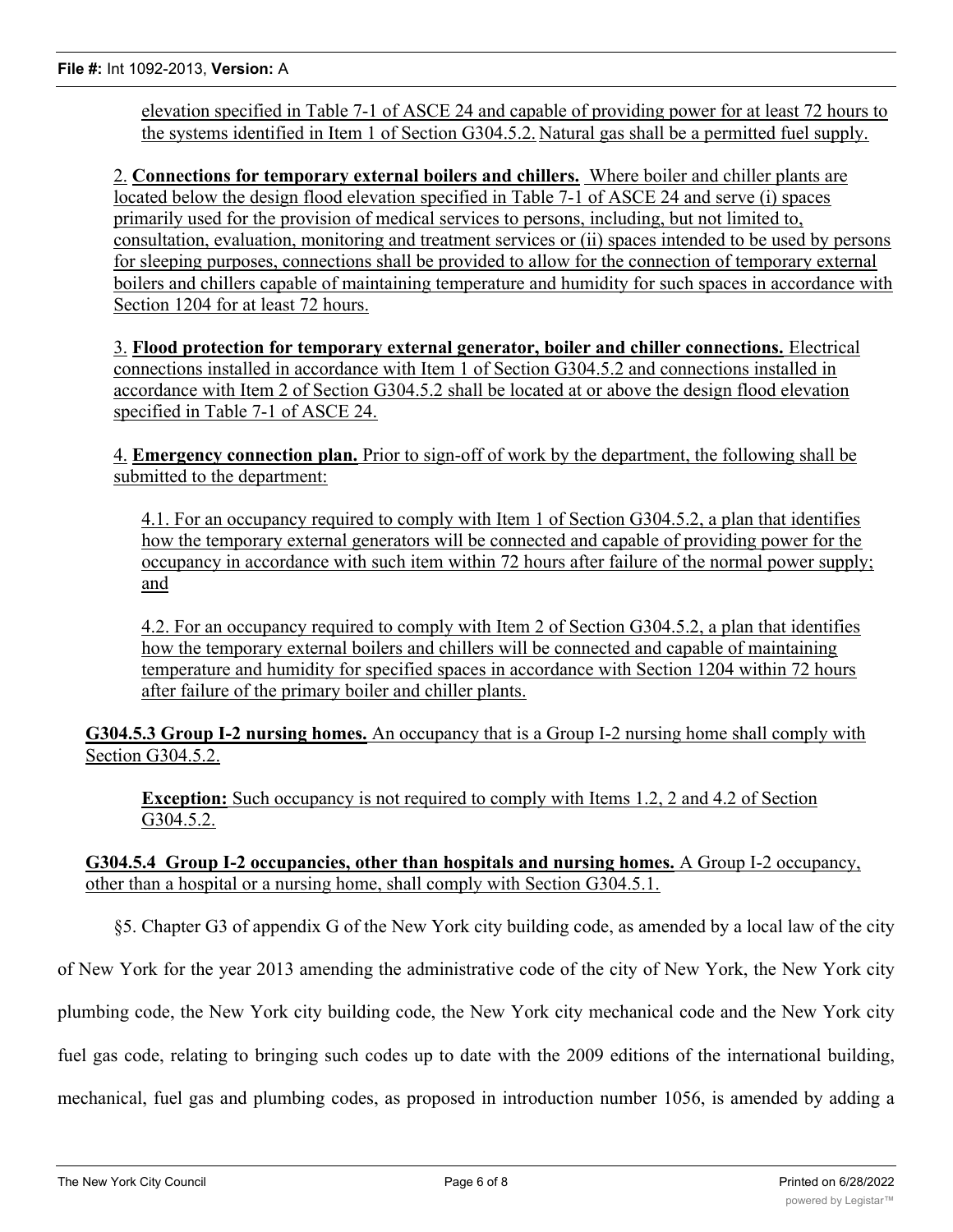new section BC G311 to read as follows:

## **SECTION BC G311**

### **RETROACTIVE REQUIREMENTS**

**G311.1 General.** Notwithstanding any other provision of the *New York City Construction Codes*, the provisions of this section shall apply retroactively to all buildings and structures specified herein.

**G311.2 Connections for temporary external generators.** The following buildings shall be provided with connections for temporary external generators in accordance with Sections G304.5.1 through G304.5.4, as applicable, by January 1, 2033, and a report detailing compliance with such requirements shall be filed with the department in accordance with Section G311.2.2 by such date:

1. Buildings whose main use or dominant occupancy is Group I-1 and that are located in an area of special flood hazard;

2. Buildings whose main use or dominant occupancy is an adult home, enriched housing, community residence or intermediate care facility that is classified as occupancy Group R pursuant to an exception to Section 308.2.1 or 308.2.2 and that are located in an area of special flood hazard;

3. Buildings whose main use or dominant occupancy is Group I-2 hospital and that are located in an area of special flood hazard or shaded X-Zone;

4. Buildings whose main use or dominant occupancy is Group I-2 nursing home and that are located in an area of special flood hazard; and

5. Buildings whose main use or dominant occupancy is Group I-2, other than hospitals and nursing homes, and that are located in an area of special flood hazard.

**G311.2.1 Modification to the area of special flood hazard or shaded X-Zone.** Where the area of special flood hazard or shaded X-Zone is modified on or after the effective date of this section, any building identified in section G311.2 and newly identified as being within such modified area of special flood hazard or shaded X-Zone shall, no later than 20 years following the adoption of such modification, comply with the retroactive requirements of Section G311.2. The owner of such building shall, no later than 20 years following the adoption of such modification, file with the department a report detailing compliance with such requirements in accordance with section G311.2.2.

**G311.2.2 Report of compliance.** The owner of a building required to comply with the provisions of Section G311.2 shall file with the department, by January 1, 2033, a report prepared by a registered design professional or licensed master electrician (i) certifying that the requirements of Section G311.2 have been satisfied and detailing how such requirements were satisfied or (ii) certifying that the building met or was altered to meet the provisions of any applicable exception in Sections G304.5.1 or G304.5.2.

**G311.2.3 Filing.** The department may promulgate rules establishing filing fees for the review and examination of such reports.

**G311.3 Connections for temporary external boilers and chillers.** Buildings whose main use or dominant occupancy is Group I-2 hospital and that are located in an area of special flood hazard or shaded X-Zone shall